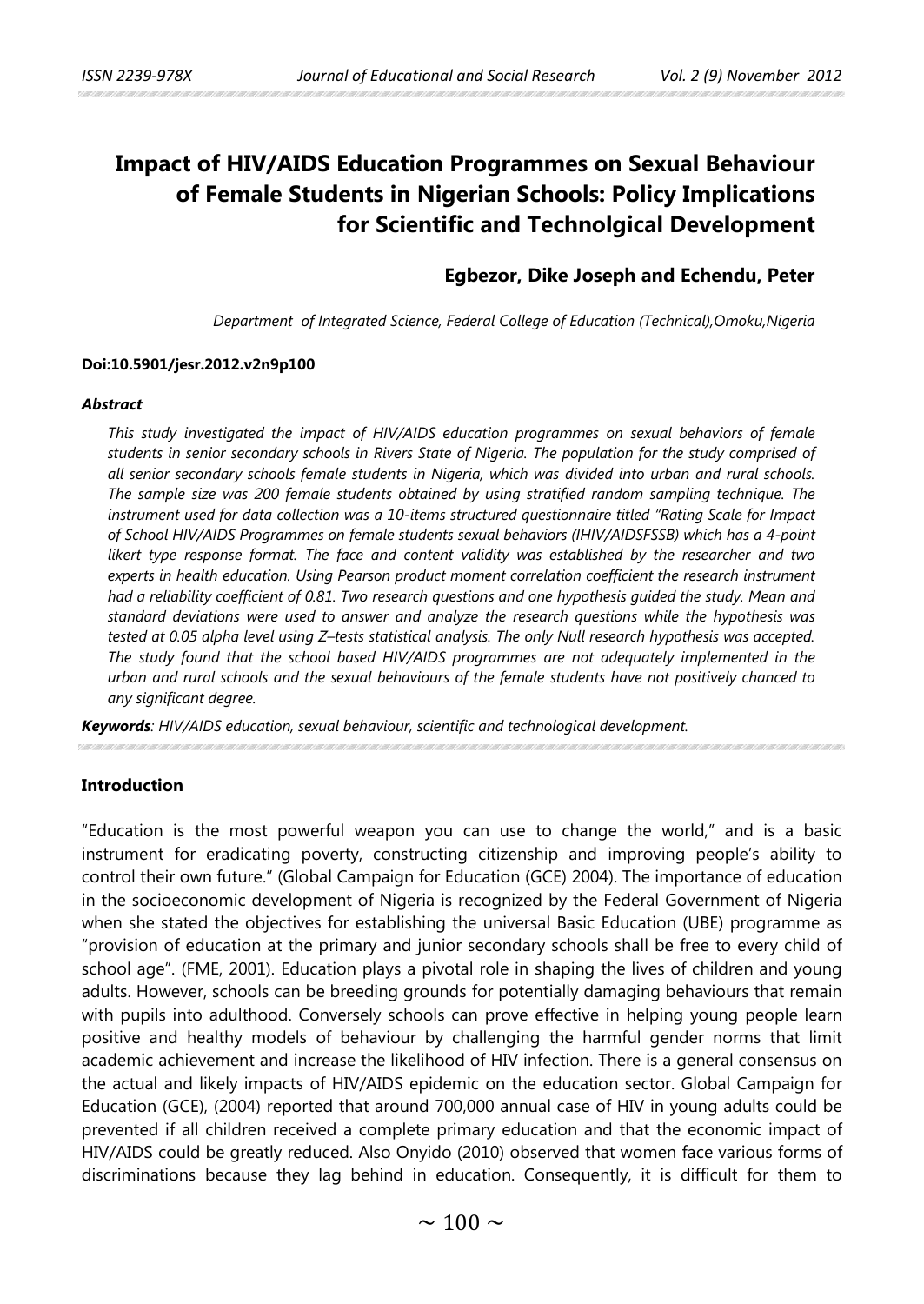mobilize themselves to confront all the gender related discriminations against them in all facets of life. According to Education for All (EFA) Global monitoring report (2010) Kelly (2006); HIV/AIDS is a systemic problem for the education sector and hence requires a systemic response. The epidemic affects the supply and demand for primary and secondary schooling especially in countries where there is a high prevalence of HIV, Teachers deaths due to AIDS-related illness are expected to increase rapidly over the next 10 to 15 years. HIV and AIDS are significant obstacles to children achieving universal access to primary education by 2015, with a decline in school enrolment as one of the most visible effects of the epidemic. (UNICEF, 2005). Hence, different strategies and programmes have been implemented in the education sector by international organizations and individual countries to curb the spread of HIV, although not all of these have been systematically documented in Nigeria.

## **Statement of the Problem**

It is obvious that Africa, indeed the world is enveloped in a full HIV/AIDS pandemic. HIV prevalence rates in Africa sub-regions remain by a staggering distance the most advanced in the world. According to epidemiological fact sheets on HIV/AIDS and sexually transmitted infections of UNAIDS (2004);

*"The HIV prevalence rate in sub-Saharan Africa is over six times the global estimate. Bostswana and Swaziland are plagued by national HIB prevalence rates in excess of 35%. Lesotho, Namibia, South Africa and Zimbabwe all have epidemics with over 20% prevalence rates, while Zambia, Mozambique and Malawi have prevalence rates over 10%.*

According to reports of National Committee on AIDS (NACA), over 40 million people in the world are living with HIV/AIDS and one in every twelve of these lives in Nigeria. The potential social and economic consequences of HIV/AIDS in Nigeria are enormous. While HIV prevalence rates in the sub-Saharan region is reaching unprecedented levels, the building and retaining of a pressure group of social capital and a critical mass is imperative. The generational impact of the epidemic offers a critical void for tertiary education institutions to fill by providing an intelligent and coordinated response to stem the tide of the epidemic through research, innovation and "thinking faster than the epidemic". Therefore, the problem of this study is to determine the impact of HIV/AIDS Education Programmes on the Sexual behaviours of female students in senior secondary schools in Nigeria and its implications for science and technological development in Nigeria.

## **Purpose of the Study**

The purpose of this study is to find out to what extent the many government and Nongovernmental school based HIV/AIDS programmes have positively affected the sexual behaviours of female students in senior secondary schools in Nigeria. Specifically, the objective of this study is:

- 1) What school-based HIV/AIDS programmes are on-going in Senior Secondary Schools in Nigeria
- 2) Has these programmes impacted positively on the sexual behaviours of the female students?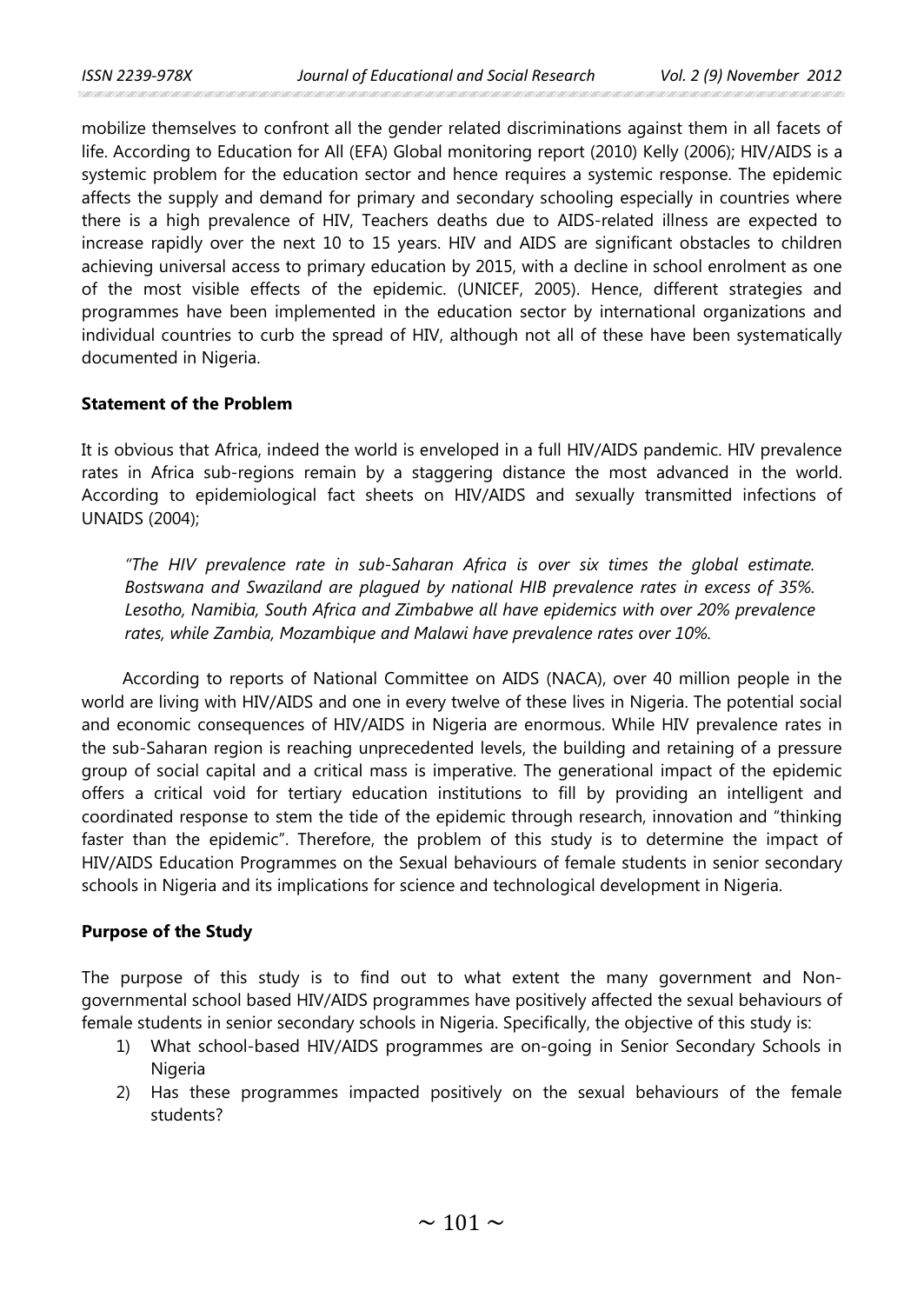## **Research Questions**

From the objectives of this study, the following research questions are developed.

- 1) What school-based HIV/AIDS programmes are on-going in senior secondary schools in Nigeria?
- 2) To what extent has school-based HIV/AIDS programmes affected the sexual behaviour of female students in senior secondary schools in Nigeria?

#### **Research Hypothesis**

From the research questions developed, one Null hypothesis was formulated to guide this study.

 $H_0$ : there is no significant impact of school-based HIV/AIDS programmes on female students sexual behaviour.

## **Methodology**

The research design adopted for this study is the survey research design.The population of this study comprises all female students in senior secondary schools in Nigeria.The sample for this study was obtained using purposive sampling technique to choose Rivers State only because Rivers State is one of the Niger Delta States of Nigeria with a high number of multi National Oil Corporation, large number of emigrants and a high incidence of HIV rate. Then the female students were stratified into urban and rural according to their school location. Form each stratum 100 female students were sampled to give a total sample size of 200 female students.

 The instrument used to collect data for this study was a 10-item structured. Questionnaire developed by the researchers and named "Rating Scale for Impact of School HIV/AIDS programmes on female students sexual behaviour". (IHIV/AIDSFSSB) the questionnaire consists of ten questions structured along the 4-point likert-type rating scale as follows: Strongly Agreed (SA) = 4 points, Agreed (A) = 3 points, Disagreed (D) = 2 points and strongly Disagreed (SD) = 1 point. The questionnaire was assessed by three lecturers, one lecturer in health education and two lecturers in measurement and evaluation for face and content valielity the final version of the instrument after validation was used for this study.

The reliability of this research instrument was determined using Pearson product moment correlation method with a different sample group not involved in this research. A reliability coefficient of 0.81 was obtained.The instrument for data collection was administered by the researchers to the sampled female students and the questionnaires retrieved immediately after completion.

#### **Data Analysis**

Data generated from this study was analyzed using mean, standard deviation and z-test. A standard reference mean of 2.50 was adopted for the purpose of decision making on the variables associated with the research questions. The Null hypothesis was tested using z-test at 5% level of significance where the corresponding degree of freedom is at infinity i.e. for sample size greater than 30.

## **Results and Discussion**

The results obtained from testing the research questions and hypothesis reveals the following: **Research Question One** (RQ1)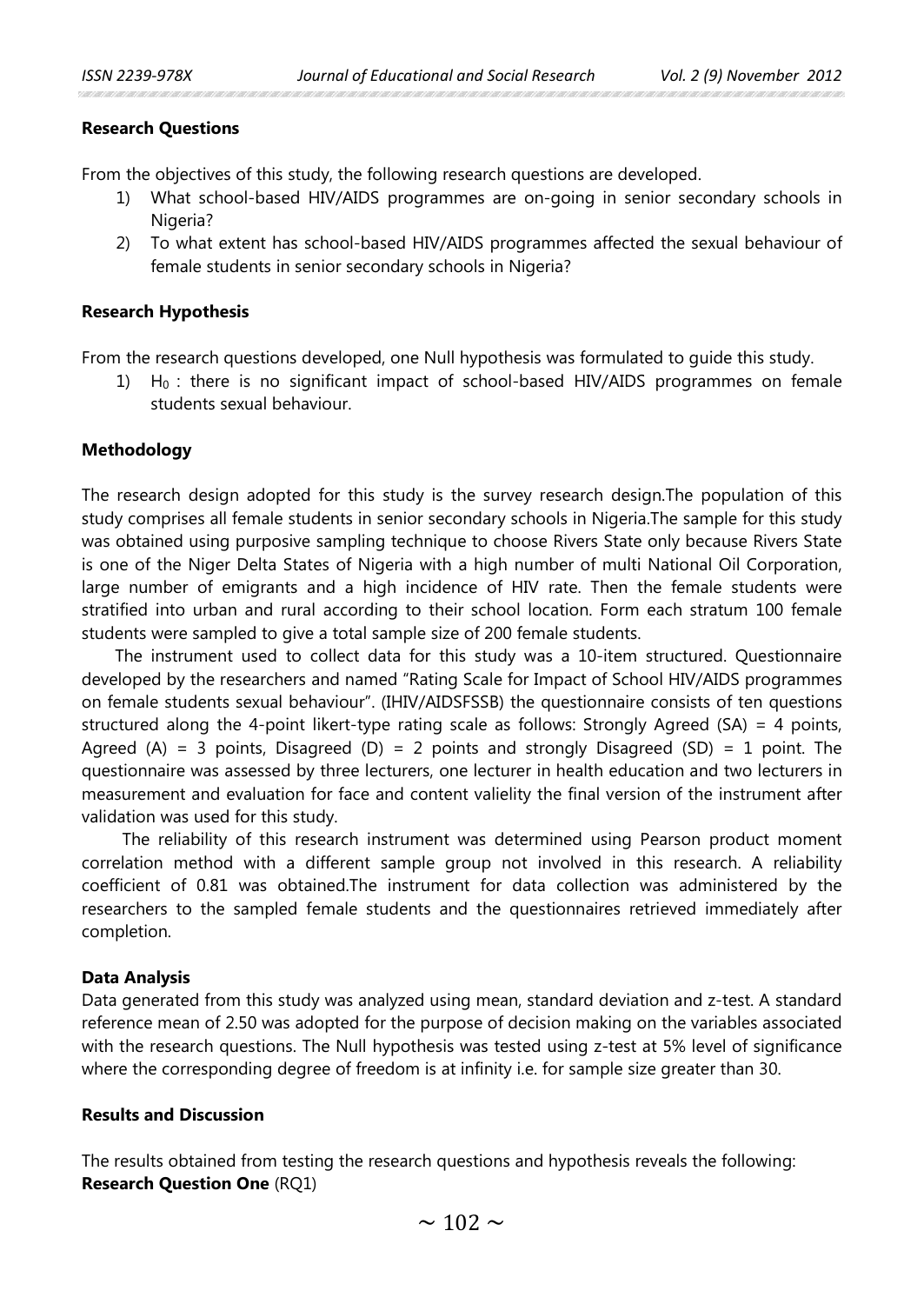an can can can can can can can

| Table 1: Mean rating of school based HIV/AIDS programme. |       |      |           |     |      |           |  |  |
|----------------------------------------------------------|-------|------|-----------|-----|------|-----------|--|--|
| <b>Statements</b>                                        | Urban |      | Rural     |     |      |           |  |  |
|                                                          | N     | Mean | Std. dev. | N   | Mean | Std. dev. |  |  |
| 1.Anti-HIV/AIDS clubs exist in our school<br>curriculum. | 100   | 2.45 | 0.67      | 100 | 2.11 | 0.57      |  |  |
| 2.HIV/AIDS lessons are part of our school<br>curriculum  | 100   | 2.35 | 0.68      | 100 | 2.26 | 0.57      |  |  |
| 3.HIV/AIDS lectures by Non-                              | 100   | 2.35 | 0.68      | 100 | 2.10 | 0.65      |  |  |

What school-based HIV/AIDSS programmes are on–going in Rivers State?

*Standard reference mean = 2.50*

governmental organizations (NGO)

4. Govt. Sponsored HIV/AIDS lectures

5. School-Guidance-counselors hold

## **Research Question Two** (RQ2)

hold regularly in our school

hold regularly in our school

HIV/AIDS talks regularly.

To what extent has school based HIV/AIDS programmes affected the sexual behaviour of female students. In Rivers State.

100 2.27 0.66 100 2.07 0.52

100 2.44 0.67 100 2.34 0.68

| <b>Statements</b>                            | Urban |      | Rural     |     |      |           |
|----------------------------------------------|-------|------|-----------|-----|------|-----------|
| 6. Many female students have decided to      | N     | Mean | Std. dev. | N   | Mean | Std. dev. |
| delay sex until marriage                     |       |      |           |     |      |           |
|                                              | 100   | 2.44 | 0.67      | 100 | 2.10 | 0.56      |
| 7. Many female students now insist on        | 100   | 2.44 | 0.79      | 100 | 2.34 | 0.65      |
| their male sex partners using condom.        |       |      |           |     |      |           |
| 8. Female students have now reduced the      | 100   | 2.37 | 0.68      | 100 | 2.65 | 0.78      |
| urge to have multiple male sex partners.     |       |      |           |     |      |           |
| 9. Female students now willingly go for      | 100   | 3.73 | 0.75      | 100 | 2.60 | 0.81      |
| HIV test.                                    |       |      |           |     |      |           |
| 10. Female<br>students<br>do<br>allow<br>not | 100   | 2.67 | 0.88      | 100 | 3.26 | 0.89      |
| themselves<br>pressured<br>having<br>into    |       |      |           |     |      |           |
| their<br>male<br>unprotected<br>by<br>sex    |       |      |           |     |      |           |
| counterparts.                                |       |      |           |     |      |           |

*Table 2: Mean Ratings of Sexual behaviour of Female Students*

#### **Hypothesis Testing**

Ho: There is no significant impact of school HIV/AIDS programmes on the female students sexual behaviour in Rivers State.

|       | N   | Mean  | SD   | Z-Value | DF  | anpact of school in 17 aps programmes on their sexual behaviour.<br>Z critical | decision       |
|-------|-----|-------|------|---------|-----|--------------------------------------------------------------------------------|----------------|
| Urban | 100 | 11.30 | 3.08 |         |     |                                                                                |                |
| Rural | 100 | 11.13 |      | 0.48    | 198 | 1.96                                                                           | $H_0$ Accepted |

*Table 3: Z-test on the mean responses of Urban and Rural Female Students on the impact of school HIV/AIDS programmes on their sexual behaviour.*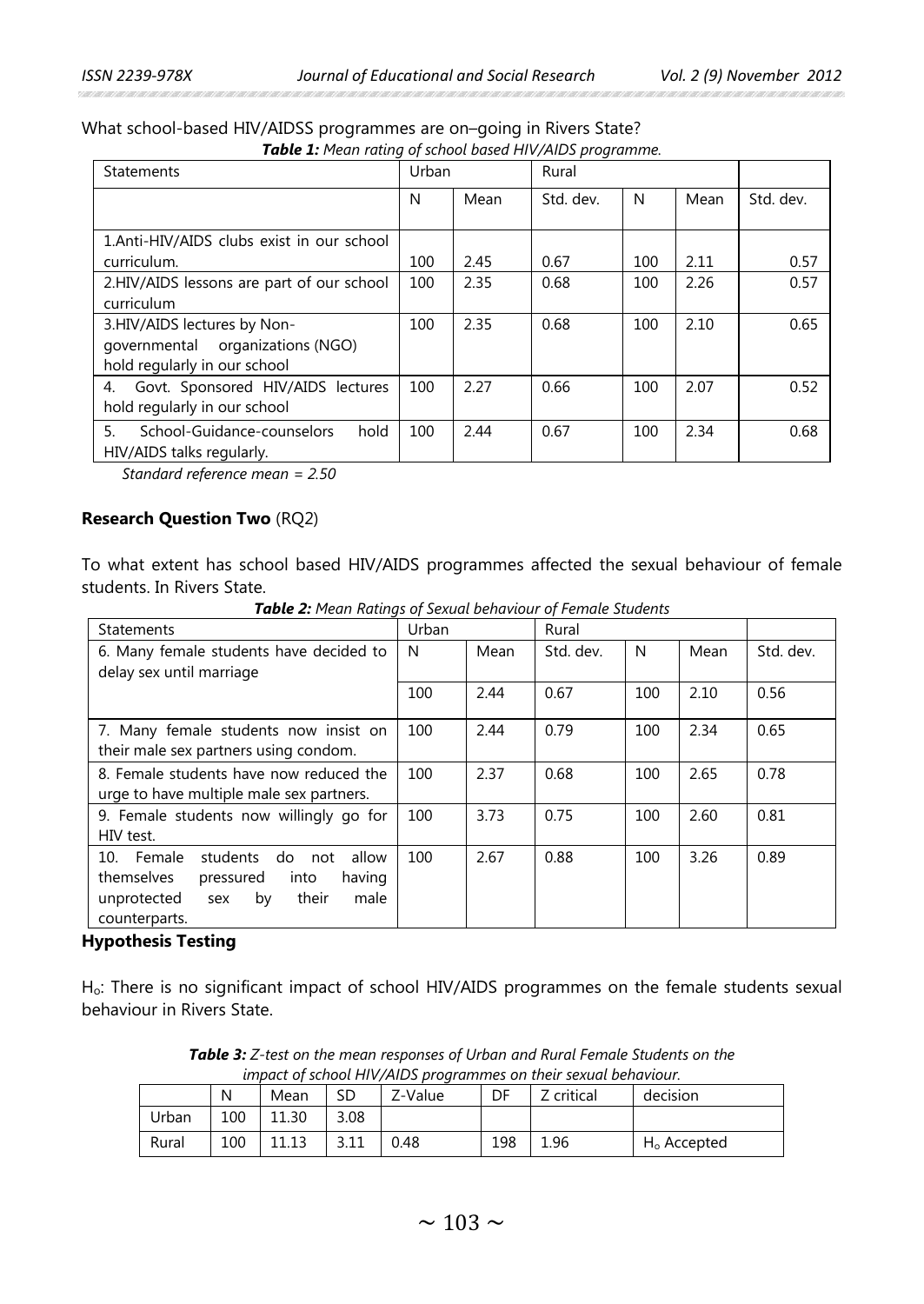This study made the following findings from the results of the analysis of the data collected through the use of mean, standard deviation and  $z$  – test.

- 1. Urban schools appear to have more on-going school-based HIV/AIDS programmes. In Table 1I, the mean rating for the existence of Anti-HIV/AIDS clubs in urban school is 2.45 while for rural school is 2.11. The mean rating for HIV/AIDS lesson as part of the school curriculum is 2.35 for urban schools and 2.26 for Rural schools. In urban schools, HIV/AIDS lectures by  $NGO<sub>S</sub>$  has a mean rating of 2.86 and 2.10 for rural schools. This means that urban schools attract more attention form  $NGO<sub>S</sub>$  than rural schools.
- 2. On what extent school HIV/AIDS programmes has affected the sexual behaviours of female students? Female students in urban schools seem to be more conscious of HIV/AIDS infection and appear to modify their sexual behaviour towards avoiding HIV infection. In the urban schools, mean rating for female students deciding to delay sex until marriage is 2.44 and 2.10 for rural female students. Also, the mean rating for female students insisting on their male partners using condoms is 2.65 which is quite a positive development while for rural schools is 2.34. it is also interesting to observe that in urban schools, the mean rating for female students urge to have multiple sex partners is 2.37 while for rural schools is 2.65. Why this positive development in the rural areas? Is it because of environment, upbringing, culture etc? Also it is found that the mean rating for female students willingness to go for HIV test is 3.73 for urban schools and 2.60 for rural schools. This is also a positive development perhaps due to the various school based HIV enlightenment campaigns. Finally it was found that female students in urban schools mean rating for resisting the pressure for unprotected sex is 2.67 and 3.26 for rural schools.
- 3. On the Z statistic testing of the hypothesis that there is no significant impact of school HIV/AIDS programmes on the female students sexual behaviour, Table 3 shows the urban female students rating of 11.30 with a standard deviation of 3.08 and the rural female students rating of 11.13 and standard deviation of 3.11. the Z – value calculated is 0.48 and  $Z$  – critical is 1.96. Therefore the Null hypothesis is accepted because  $Z_{cal}$  <  $Z_{\text{critical}}$ . From the findings above, it is not surprising why Ransome – Kuti (2000) maintains that AIDS in Africa is the greatest social and human catastrophe in history. And its grave implications on economic and political stability are already evident. According to WHO (2007) statistics on regional HIV and AIDS shows that sub-Saharan Africa has 20.5 – 23.6 million Adults and children living with HIV. Based on the above information, we conclude that:
- 1. In the urban schools in Rivers State HIV/AIDS lectures by  $NGO<sub>S</sub>$  hold frequently than in rural schools.
- 2. Anti HIV/AIDS clubs exist in urban schools than in rural schools.
- 3. Rural schools are neglected in school–based HIV/AIDS programmes.
- 4. There is no statistically significant influence of school-based HIV/IDS programmes on female students sexual behaviour in senior secondary schools in Rivers State.

## **Implications for scientific and technological development in Nigeria**

The Federal Government of Nigeria, since post independence has recognized the importance of science and technology in the development of Nigeria. This made her to articulate an educational policy in 1981 titled the National policy on education, revised 2004, to guide education, specifically science and technology education in Nigeria. In the Section 4 of this policy document, it is stated among others that, secondary school education is expected to be a preparation for.